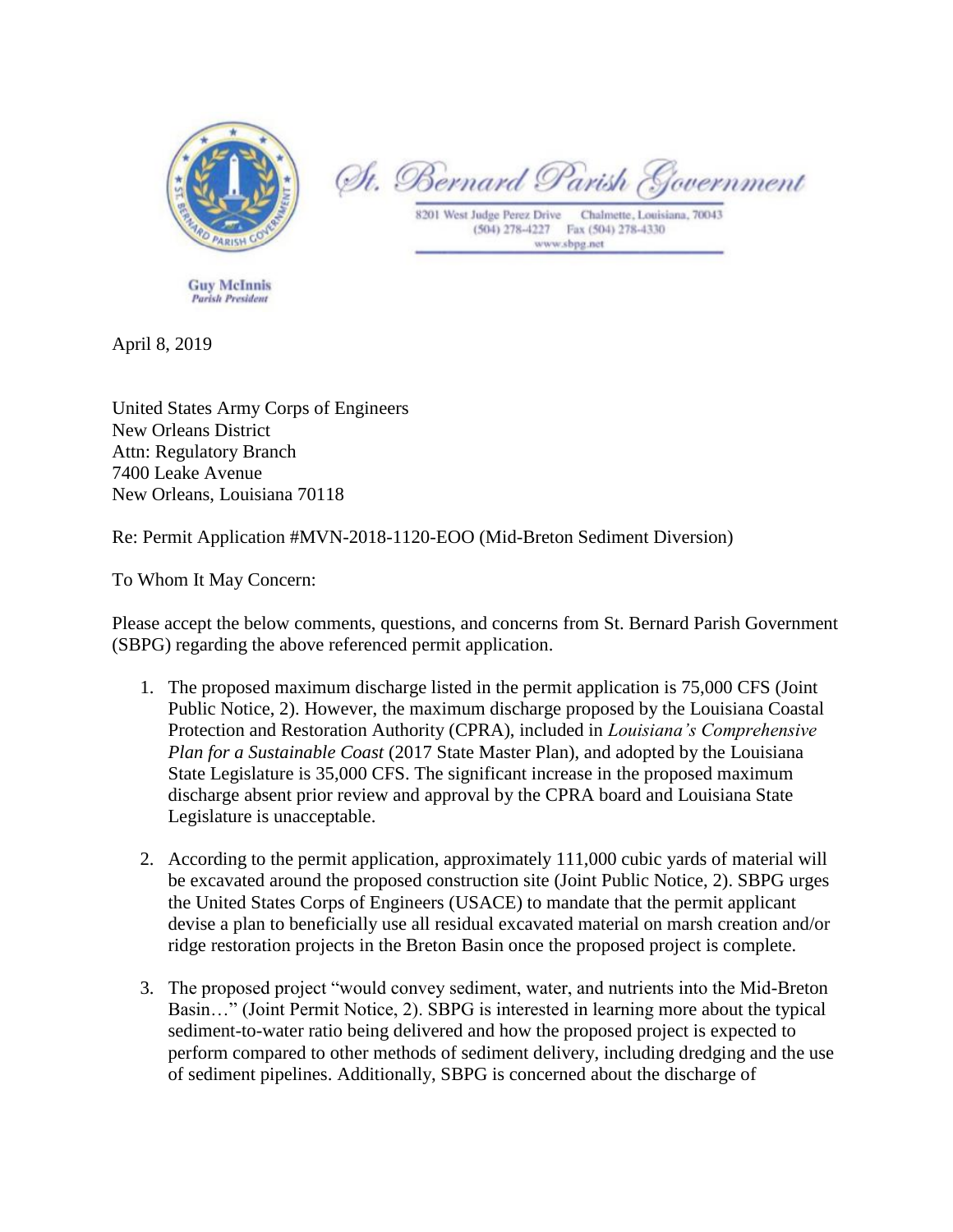contaminants from the Mississippi River into the Breton Basin and would like to learn more about any potential adverse impacts to water quality.

- 4. It has been estimated that the proposed project would adversely impact approximately 7,530 acres of jurisdictional wetlands and waters (Joint Public Notice, 2). However, given the proposed operational regime and maximum discharge level, the number of estimated acres adversely impacted seems drastically understated. Furthermore, SBPG anticipates that changes in salinity (including associated impacts to vegetation), increased periods of inundation, and tropical weather events will have cascading negative impacts throughout the entire Breton Basin during the life of the proposed project.
- 5. The USACE has identified the West India manatee as a marine mammal that is "not likely" to be adversely impacted by the proposed project (Joint Permit Notice, 4). Congress also approved a waiver to the Marine Mammal Protection Act in order to exclude the consideration of adverse impacts to the bottlenose dolphin from this permitting process. SBPG urges the USACE to request that the permit applicant provide an analysis of anticipated adverse impacts to the bottlenose dolphin in the Breton Basin for the purpose of better informing the public and Congress regarding the impacts of largescale sediment diversions on marine mammals. This information could be used to inform future decisions involving waivers to the Marine Mammal Protection Act.
- 6. The USACE has identified the "destruction or alteration" of at least 7,530 acres of Essential Fish Habitat (EFH) as a result of the proposed project (Joint Permit Notice, 4). Additionally, the USACE has identified six (6) Federally listed endangered or threatened species "that the proposed project could impact" (Joint Permit Notice, 4). Other species that are likely to be impacted include: white and brown shrimp; red drum; dog snapper; lane snapper; grey snapper; bonnet heat shark; Atlantic sharpnose shark; blacknose shark; American Oyster; Atlantic croaker; Gulf Menhaden; Spotted Seatrout; Sand Seatrout; Black Drum, Southern Flounder; Blue Crab; Striped Mullet; and mackerel. SBPG finds the destruction or alteration of thousands of acres of EFH that supports the aforementioned ecologically and economically significant species in the Breton Basin to be unacceptable.
- 7. The permit application describes the purpose of the proposed project as being "an attempt to reduce coastal land loss and sustain surrounding wetlands" (Joint Permit Notice, 1). However, the gradual depletion of the Mississippi River sediment budget has been well documented and increased periods of inundation have been found to adversely impact existing vegetation and contribute to land loss. Consequently, the Expert Panel on River Diversions expressed concerns over the potential for land loss during the first ten (10) years of the proposed project being in operation. SBPG believes that the purported landbuilding capacity of the proposed project is overstated and that it will likely cause land loss and increase the risks associated with storm surge during at least the first ten (10) years of operation.
- 8. The gradual depletion of the Mississippi River sediment budget and the permit applicant's stated commitment to adaptive management may eventually result in the